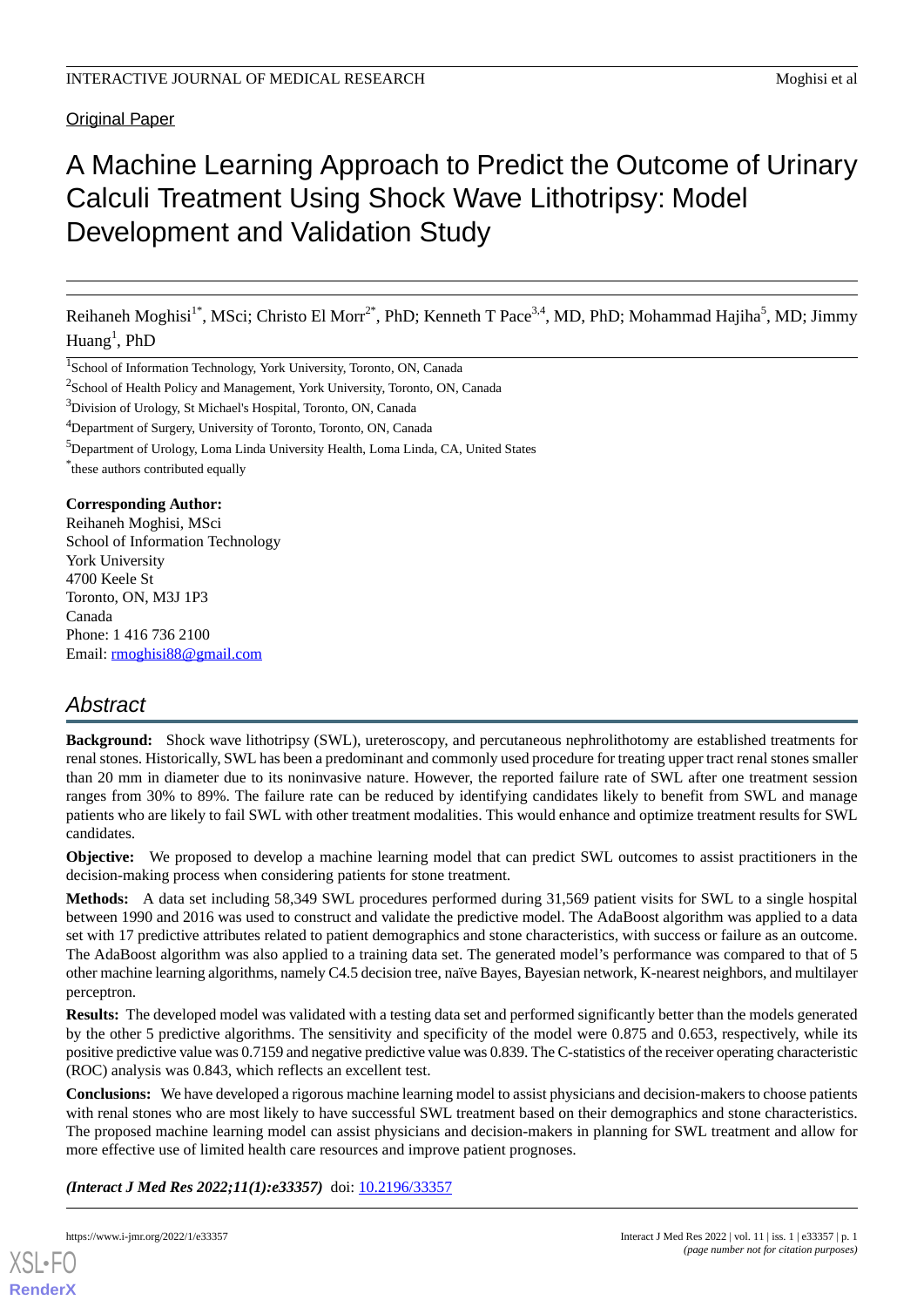#### INTERACTIVE JOURNAL OF MEDICAL RESEARCH **EXAMPLE 1999** Moghisi et al.

#### **KEYWORDS**

lithotripsy; urolithiasis; machine learning; treatment outcome; ensemble learning; AdaBoost; renal stones; kidney disease

## *Introduction*

Urinary stone disease, also known as urolithiasis, is a disease that occurs when a solid particle of minerals and salts is formed inside the urinary tract. A recent systematic review suggests an increasing prevalence of urolithiasis in North America over the past 3 decades [\[1](#page-4-0)]. In Canada, urinary stone disease is prevalent with a lifetime risk of 10% among both men and women, whereas there is a 75% chance of recurrence in 20 years after initial treatment [[2\]](#page-4-1).

Historically, shock wave lithotripsy (SWL) has been the most used procedure for treating upper tract urolithiasis and stones smaller than 20 mm in diameter due to its noninvasive nature, lower cost, fewer side effects, and faster recovery [[3,](#page-4-2)[4](#page-4-3)].

In Ontario, Canada, SWL is a regionalized and limited resource. St. Michael's Hospital in downtown Toronto is one of the only 3 centers in the province offering this service. Wait time to access SWL treatment in Canada ranges from 1 day to 1 year, with a mean wait time of 8.4 weeks in Ottawa and 8 weeks in Toronto [[5\]](#page-4-4). Considering the intolerability of the pain associated with stone disease and long wait times, some patients opt for more invasive therapies such as ureteroscopy to gain access to faster treatment.

While SWL is the predominant treatment, the reported failure rate of SWL after the first session ranges from 30% to 89% [[6-](#page-4-5)[8\]](#page-5-0). The failure rate can be reduced significantly by identifying the candidates who are most likely to benefit from SWL, which would optimize treatment results for SWL candidates and allow for the most effective use of limited medical resources.

To identify the predictive factors of SWL outcome, several studies have focused on statistical analyses of patient characteristics using bivariate and/or multivariate analysis [[4](#page-4-3)[,9-](#page-5-1)[11\]](#page-5-2). The advantage and strength of machine learning is its ability to synthesize complex combinations of various attributes [[12,](#page-5-3)[13\]](#page-5-4). Our objective for this study was to construct a robust machine learning model that can predict SWL results to assist practitioners in their decision-making.

## *Methods*

#### **Ethics Approval**

This study received ethics approval from the Office of Research Ethics at York University (certificate number STU 2019-139) and St. Michael Research Ethics Board (approval number 16-167).

#### **Data Set**

We assessed a data set of patients aged ≥18 years receiving SWL treatment at St. Michael's Hospital between 1998 and 2016. The data set comprised the records of 37,013 patients.

We excluded the data of patients with special conditions (eg, staghorn calculi, horseshoe kidney, caliceal diverticula, duplex collecting systems, solitary kidneys, musculoskeletal deformities) and stones larger than 25 mm in diameter. The remaining data set consisted of 57,485 SWL procedures that were performed on 31,569 patients during this period, which were used as a training data set to build the model. Several factors can impact SWL treatment outcome, including stone location and age; the choice of the attributes was guided by input from clinical experts and a literature review [\[4](#page-4-3),[10](#page-5-5)[,11](#page-5-2),[14\]](#page-5-6). We retained 17 attributes that were most relevant to SWL success and were available in our database ([Table 1\)](#page-2-0).

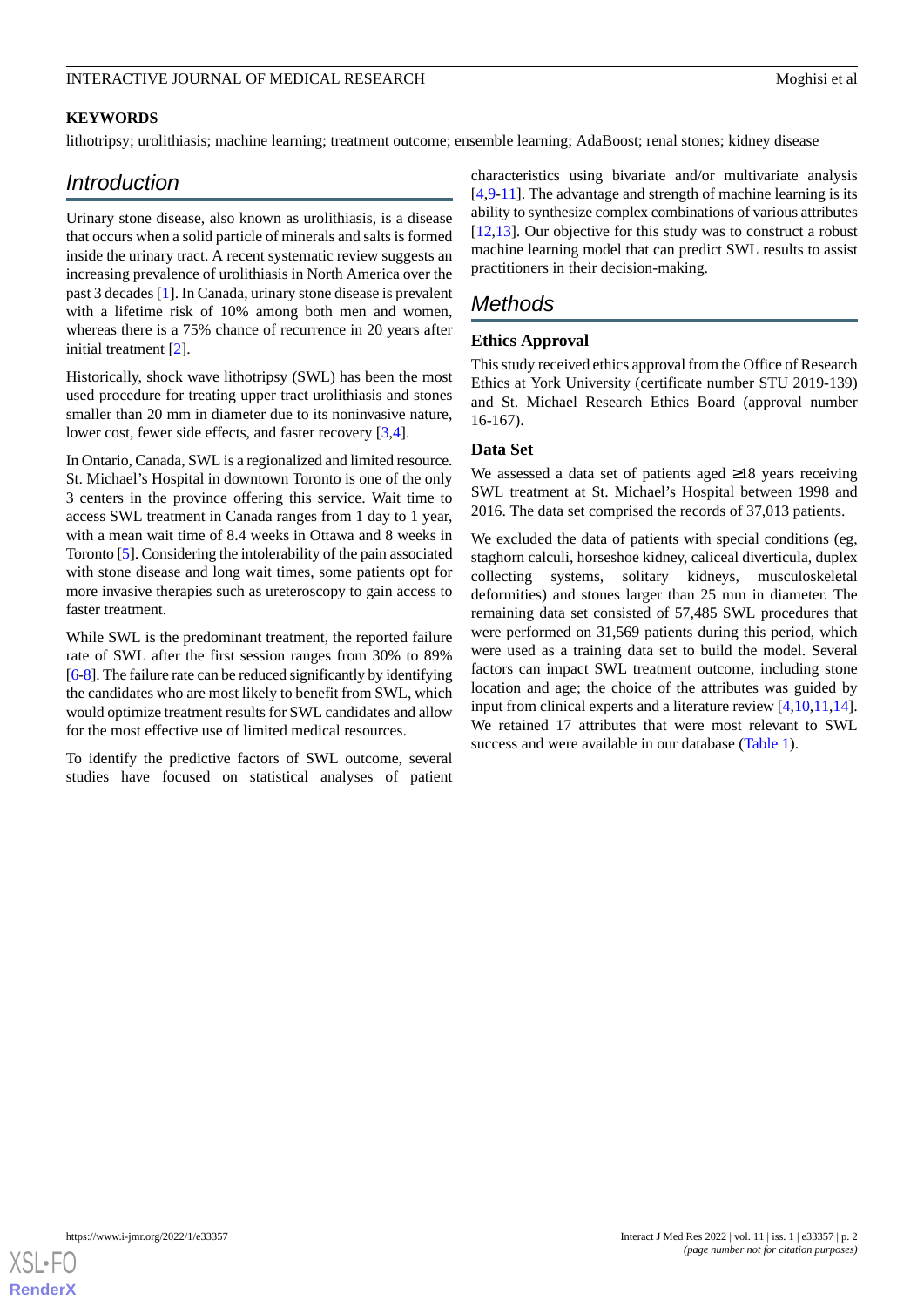#### INTERACTIVE JOURNAL OF MEDICAL RESEARCH **EXAMPLE 2008** Moghisi et al.

<span id="page-2-0"></span>**Table 1.** Training set attributes and corresponding values.

| Attribute              | Value                                                                                                                               |
|------------------------|-------------------------------------------------------------------------------------------------------------------------------------|
| Kidney side            | Left or right                                                                                                                       |
| Electrode used         | Integer $(1 \text{ to } 3)$                                                                                                         |
| Stone treatment number | Integer                                                                                                                             |
| Number of shocks       | Integer                                                                                                                             |
| Stone locations        | Lower calyx, lower ureter, middle calyx, middle ureter, pelvis, upper calyx, upper ureter,<br>ureterovesical junction, renal pelvis |
| Area of stone          | Integer $\text{(mm}^2)$                                                                                                             |
| Gender                 | Female or male                                                                                                                      |
| BMI                    | Real number $\frac{\text{kg}}{m^2}$                                                                                                 |
| Age                    | 18-95                                                                                                                               |
| Number of stones       | Integer                                                                                                                             |
| Family history         | True or false                                                                                                                       |
| Asymptomatic           | True or false                                                                                                                       |
| Stent insertion        | True or false                                                                                                                       |
| Shock frequency        | 120, 90, 60                                                                                                                         |
| Antibiotic             | True or false                                                                                                                       |
| Shock maximum voltage  | Integer                                                                                                                             |
| Lithotripter models    | Dornier MFL 5000, Philips LithoTron, Storz Modulith SLX-F2                                                                          |
| Outcome                | Success or failure                                                                                                                  |

### **Defining Success and Failure of SWL on the Training Data Set**

The failure or success of SWL in the training data set was based on whether there was a retreatment plan for the same patient and same stone within 90 days after initial treatment or not. The effectiveness of the lithotripter machine was measured by success rates on the training set.

#### **Ensemble Learning Technique**

To predict the treatment outcome for SWL candidates, we used the AdaBoost algorithm based on the ensemble learning method, a machine learning technique that combines several base classifiers in various formats to produce a more robust and optimal classification model. Compared to other conventional machine learning algorithms, ensemble learning techniques are more stable, faster, simpler, and easier to program [[15](#page-5-7)[-19](#page-5-8)].

AdaBoost combines multiple weak classifiers that are sequentially applied to the data set. In each iteration, after the weak classifier is called, misclassified item sets are detected and given higher weight to increase the emphasis of the weak classifier on them in the next round. The final classification model is then generated as a linear combination of these weak classifiers with their assigned weights as their coefficient [[19\]](#page-5-8). We used 10-fold cross-validation for AdaBoost.

#### **Performance Evaluation**

To compare AdaBoost's performance to that of other classifiers, we used 5 classification algorithms to predict SWL failure (retreatment required <3 months), namely C4.5, naïve Bayes,

[XSL](http://www.w3.org/Style/XSL)•FO **[RenderX](http://www.renderx.com/)**

Bayesian network, K-nearest neighbors, and multilayer perceptron, and used *t* tests to perform pairwise comparisons of the performance of the AdaBoost algorithm against that of the other 5 classification models. The measurements used to determine the models'performance were sensitivity, specificity, positive predictive value (PPV), negative predictive value (NPV) [[20\]](#page-5-9), accuracy, F1 score [[14,](#page-5-6)[21](#page-5-10)], and Matthews correlation coefficient [[22\]](#page-5-11). Machine learning was performed using WEKA (version 3.9; University of Waikato) [\[23](#page-5-12)]. We used 10-fold cross-validation for performance evaluation.

#### **Generalizability of the Model**

Classifiers were assessed for generalizability using the testing data set of 864 patients who had their preoperative and postoperative follow-ups conducted at the same center, and whose SWL procedure success and failure was determined by computed tomography (CT) scan of patients 3 months after the initial therapy. The testing data set was not included in the training set used to build the model. We employed the undersampling technique to resolve the imbalance in data by removing random examples from the majority class. *SpreadSubsample* was the Java class implemented for subsampling the original training set. We matched the ratio of success to failure in the training set to the ratio observed in our testing set, which was 40% to 60%.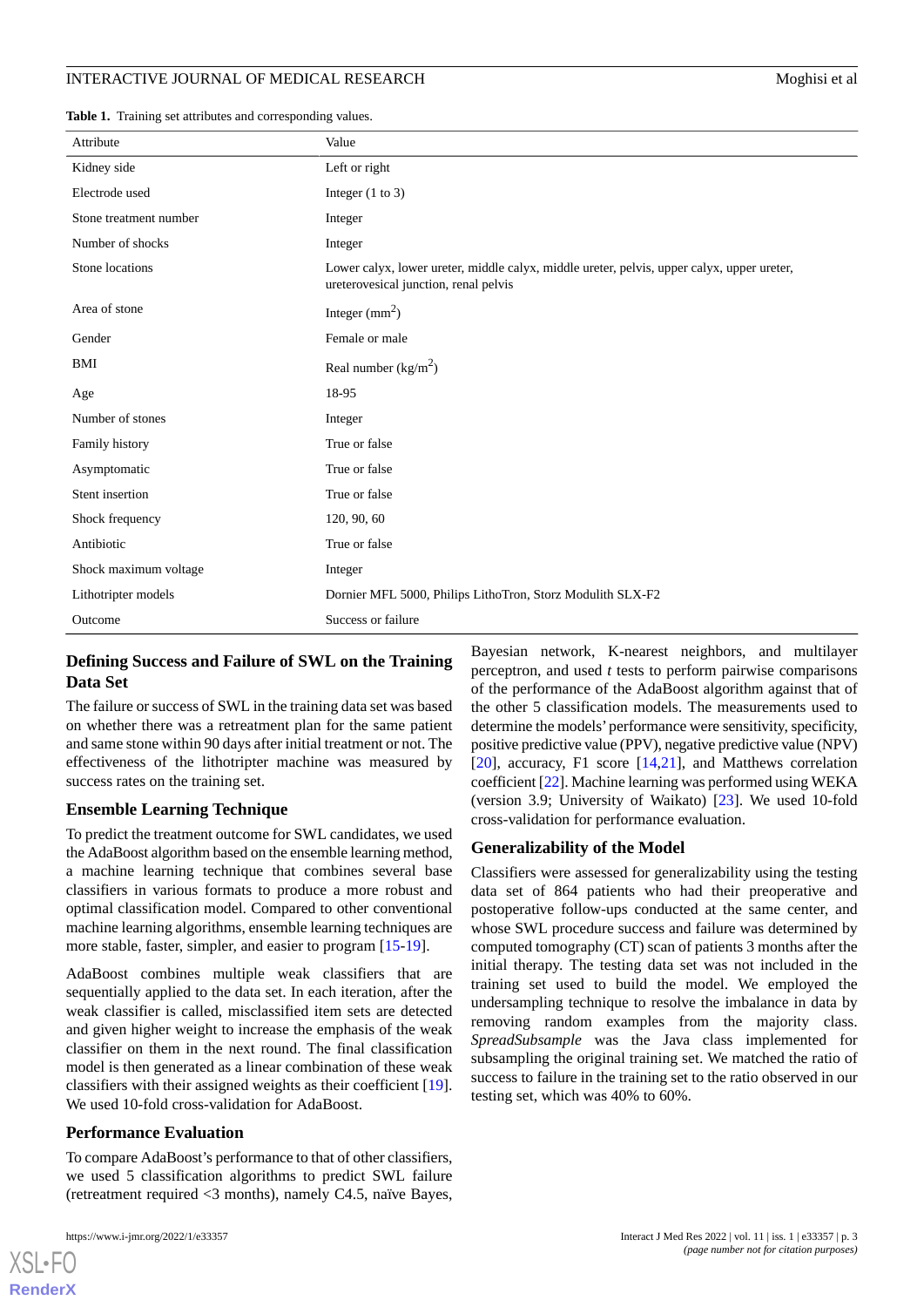#### INTERACTIVE JOURNAL OF MEDICAL RESEARCH **EXAMPLE 1999** Moghisi et al.

## *Results*

#### **The AdaBoost Model**

A total of 30 iterations were used for the AdaBoost model. Although increasing the number of iterations usually increases the accuracy of the model, we ceased adding more iterations to the model to avoid overfitting.

Research has shown that applying the boosting method to any weak classifier can drastically enhance the accuracy of the

<span id="page-3-0"></span>**Table 2.** Performance comparison of AdaBoost against 5 other classifiers.

classification model [\[24](#page-5-13)]. Indeed, the accuracy of applying the base learner (Decision Stump) alone on our data set was 67.8%. However, with the ensemble method, we could boost this accuracy by 9% to 76.38%, which demonstrates the superiority of the boosting method.

#### **Model Performance**

[Table 2](#page-3-0) shows the comparison of the AdaBoost model against the other 5 classification techniques in terms of 4 different performance measurements. AdaBoost performed significantly better than all 5 other classifiers on all performance measures.

| Measurement                 | AdaBoostM1 | C4.5        | Naïve Bayes | Multilayer perceptron | Bayesian network   | $KNN^a$           |
|-----------------------------|------------|-------------|-------------|-----------------------|--------------------|-------------------|
| Accuracy                    | 77.59      | $75.26^{b}$ | $75.82^{b}$ | $69.11^{b}$           | 76.49 <sup>b</sup> | $57.52^{b}$       |
| MCC <sup>c</sup>            | 0.53       | $0.46^{b}$  | $0.47^{b}$  | $0.34^{b}$            | $0.49^{b}$         | 0.09 <sup>b</sup> |
| F1 score                    | 0.84       | $0.82^{b}$  | $0.83^{b}$  | $0.76^{b}$            | $0.83^{b}$         | $0.66^{b}$        |
| Area under ROC <sup>d</sup> | 0.80       | $0.74^{b}$  | $0.75^{b}$  | $0.74^{b}$            | $0.78^{b}$         | $0.54^{b}$        |

<sup>a</sup>KNN: K-nearest neighbors.

<sup>b</sup>Statistically significant.

<sup>c</sup>MCC: Matthews correlation coefficient.

<sup>d</sup>ROC: receiver operating characteristic.

The sensitivity of the model was 0.875 (ie, 87.5% of all patients with successful SWL treatment were correctly identified by our model). On the other hand, the specificity was 0.6528 (ie, 65.3% of all patients with failed SWL treatment were correctly identified by our model).

Furthermore, the PPV (ie, the probability that subjects with a success prediction truly succeeded in the treatment) was 0.7159. Meanwhile, the NPV (ie, the probability that subjects with a failure prediction have truly failed the treatment) was 0.839.

Finally, we measured the correlation between the attributes and the class; the top 5 contributors detected were the number of stones, the area of the stone, the stone treatment number, the lithotripter machine, and the patient's age.

## *Discussion*

#### **Principal Findings**

Our goal was to evaluate the ability of machine learning techniques to assist in effective decision-making for the treatment of urolithiasis with SWL by accurately predicting the SWL results. We have shown that AdaBoost provided superior prediction ability compared to 5 other classification techniques.

The AUC (area under the ROC [receiver operating characteristic] curve or C-statistic) of the ROC analysis for our prediction model was 0.843, which reflects an excellent test (a C-statistic value of 0.8-0.89 indicates an excellent test, 0.7-0.79 indicates a good test, and 0.51-0.69 indicates a poor test) [[25\]](#page-5-14).

The model had high sensitivity and medium specificity. Given that we are interested in identifying the patients for whom SWL has a low chance of success to plan for alternative procedures, the NPV of 0.839 demonstrated that the model can predict with

 $XS$  $\cdot$ FC **[RenderX](http://www.renderx.com/)** high probability if a subject will fail the treatment. Considering how scarce and expensive health care resources are, it is important to allocate those limited resources appropriately [[26,](#page-5-15)[27\]](#page-5-16); our model allows for appropriate allocation by informing physicians about patients who are not likely to benefit from SWL.

Recently, Choo et al [\[28](#page-5-17)] developed a decision tree algorithm C 5.0 for the same purpose of predicting treatment outcomes for SWL, including 15 predictive attributes on only 791 patients. Although their model had high accuracy (92.3%), some of its branches included fewer than 10 patients each. Considering that our AdaBoost-based model outperformed the decision tree algorithm in all performance measurements, we can expect it to yield better accuracy if other predictive attributes (ie, skin-to-stone distance, stone Hounsfield unit, creatinine level, stone composition, etc  $[3,4]$  $[3,4]$  $[3,4]$ ) were included in the data set in a future study.

Our results show that the 3 different models of lithotripters did not significantly change the SWL treatment success rate (*P*=.81). This finding suggests that frequently upgrading the technology of SWL machines does not necessarily result in a better outcome, whereas optimizing patient and stone selection is a more important factor in predicting the outcome of the SWL.

#### **Limitations**

A limitation of this study was the lack of follow-up data for some of the patients enrolled. As a result, a treatment's failure was defined only based on having retreatment of a stone in the same center (St. Michael's Hospital) within 3 months of the initial SWL. However, to overcome this limitation and test the robustness of our model, we used 864 records that included only patients who had their complete preoperative and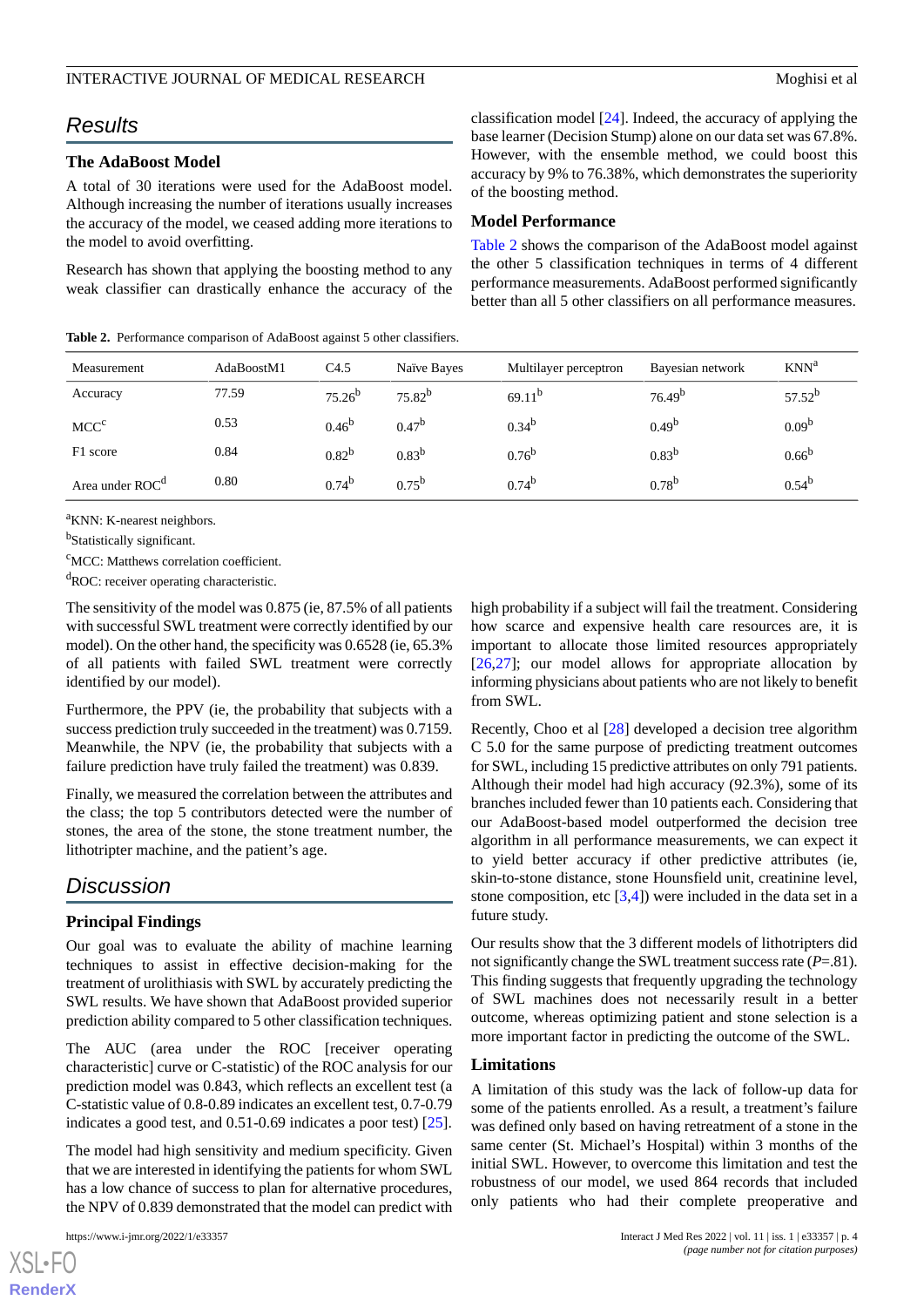#### INTERACTIVE JOURNAL OF MEDICAL RESEARCH **EXAMPLE 1999** Moghisi et al.

postoperative follow-ups conducted at St. Michael's Hospital. This subset of the data set was not used for training the model. The follow-up data, the stone-free rate, and the success of treatment for these patients were assessed based on the follow-up CT scan administered at St. Michael's Hospital 3 months after the initial SWL.

Another limitation is that some attributes that have been shown to be predictive of SWL outcome in recent studies, such as stone density, skin-to-stone distance, and stone composition [[10\]](#page-5-5), were not available in our database since these data points were not known or collected 20 years ago.

#### **Conclusion**

We built a machine learning model to assist physicians and decision-makers to choose the best treatment option for SWL candidates based on their demographics and stone characteristics, which can result in improved prognoses. The model was generated based on the AdaBoost algorithm.

A pairwise comparison was performed between the AdaBoost classifier and 5 other classification techniques in terms of their accuracy, Matthews correlation coefficient, area under the ROC curve, and root mean squared error. The findings of these comparisons suggest the superiority of AdaBoost compared to those algorithms.

We aim to explore several meaningful research directions in the future. First, we will develop new models and architectures that are more robust and efficient by utilizing deep learning techniques. Second, our proposed ensemble learning approach can be applied to more comprehensive databases for more applications to ascertain the applicability of the model [[29-](#page-5-18)[32\]](#page-6-0).

#### **Acknowledgments**

We would like to thank Daniela Ghiculete for her continued support in establishing the research protocol, accessing the database, and assisting in getting the Research Ethics Board approval.

This research is supported by the Natural Sciences and Engineering Research Council of Canada, the York Research Chairs program, and the Faculty of Health at York University.

## **Data Availability**

The data sets generated and/or analyzed in this study are not publicly available due to patient data privacy reasons but are available from the corresponding author upon reasonable request.

#### **Authors' Contributions**

RM preprocessed and compiled raw data, built the model, assessed the performance, and put in writing the findings. CE redacted, edited, and constructed the structure and content of the paper and study design, and assisted in the evaluation of the analysis. He gave continuous counsel and advised about the research objective. KTP provided support and training on the medical aspects of the research objective and contributed to the development of the research protocol and design. MH assisted and contributed to editing the draft, study design, and literature review. JH provided support and training for the study design, editing of the draft, and literature review.

## <span id="page-4-0"></span>**Conflicts of Interest**

<span id="page-4-1"></span>None declared.

#### **References**

- <span id="page-4-2"></span>1. Chen Z, Prosperi M, Bird VY. Prevalence of kidney stones in the USA: The National Health and Nutrition Evaluation Survey. J Clin Urol 2018 Nov 26;12(4):296-302. [doi: [10.1177/2051415818813820](http://dx.doi.org/10.1177/2051415818813820)]
- <span id="page-4-3"></span>2. Stamatelou KK, Francis ME, Jones CA, Nyberg LM, Curhan GC. Time trends in reported prevalence of kidney stones in the United States: 1976-1994. Kidney Int 2003 May;63(5):1817-1823 [\[FREE Full text\]](https://linkinghub.elsevier.com/retrieve/pii/S0085-2538(15)49072-6) [doi: [10.1046/j.1523-1755.2003.00917.x\]](http://dx.doi.org/10.1046/j.1523-1755.2003.00917.x) [Medline: [12675858\]](http://www.ncbi.nlm.nih.gov/entrez/query.fcgi?cmd=Retrieve&db=PubMed&list_uids=12675858&dopt=Abstract)
- <span id="page-4-4"></span>3. El-Assmy A, El-Nahas AR, Abo-Elghar ME, Eraky I, El-Kenawy MR, Sheir KZ. Predictors of Success after Extracorporeal Shock Wave Lithotripsy (ESWL) for Renal Calculi Between 20–30 mm: A Multivariate Analysis Model. TSW Urology 2006 Mar 23;1:93-100. [doi: [10.1100/tswurol.2006.74\]](http://dx.doi.org/10.1100/tswurol.2006.74)
- <span id="page-4-5"></span>4. Takahara K, Ibuki N, Inamoto T, Nomi H, Ubai T, Azuma H. Predictors of success for stone fragmentation and stone-free rate after extracorporeal shockwave lithotripsy in the treatment of upper urinary tract stones. Urol J 2012;9(3):549-552. [doi: [10.22037/uj.v9i3.1590\]](http://dx.doi.org/10.22037/uj.v9i3.1590)
- 5. Piggott K, Bell C. Looking for Lithotripsy: Accessibility and Portability of Canadian Healthcare. Hcpol 2013 Nov 27;9(2):65-75. [doi: [10.12927/hcpol.2013.23605\]](http://dx.doi.org/10.12927/hcpol.2013.23605)
- 6. Abe T, Akakura K, Kawaguchi M, Ueda T, Ichikawa T, Ito H, et al. Outcomes of shockwave lithotripsy for upper urinary-tract stones: a large-scale study at a single institution. J Endourol 2005 Sep;19(7):768-773. [doi: [10.1089/end.2005.19.768\]](http://dx.doi.org/10.1089/end.2005.19.768) [Medline: [16190825](http://www.ncbi.nlm.nih.gov/entrez/query.fcgi?cmd=Retrieve&db=PubMed&list_uids=16190825&dopt=Abstract)]

[XSL](http://www.w3.org/Style/XSL)•FO **[RenderX](http://www.renderx.com/)**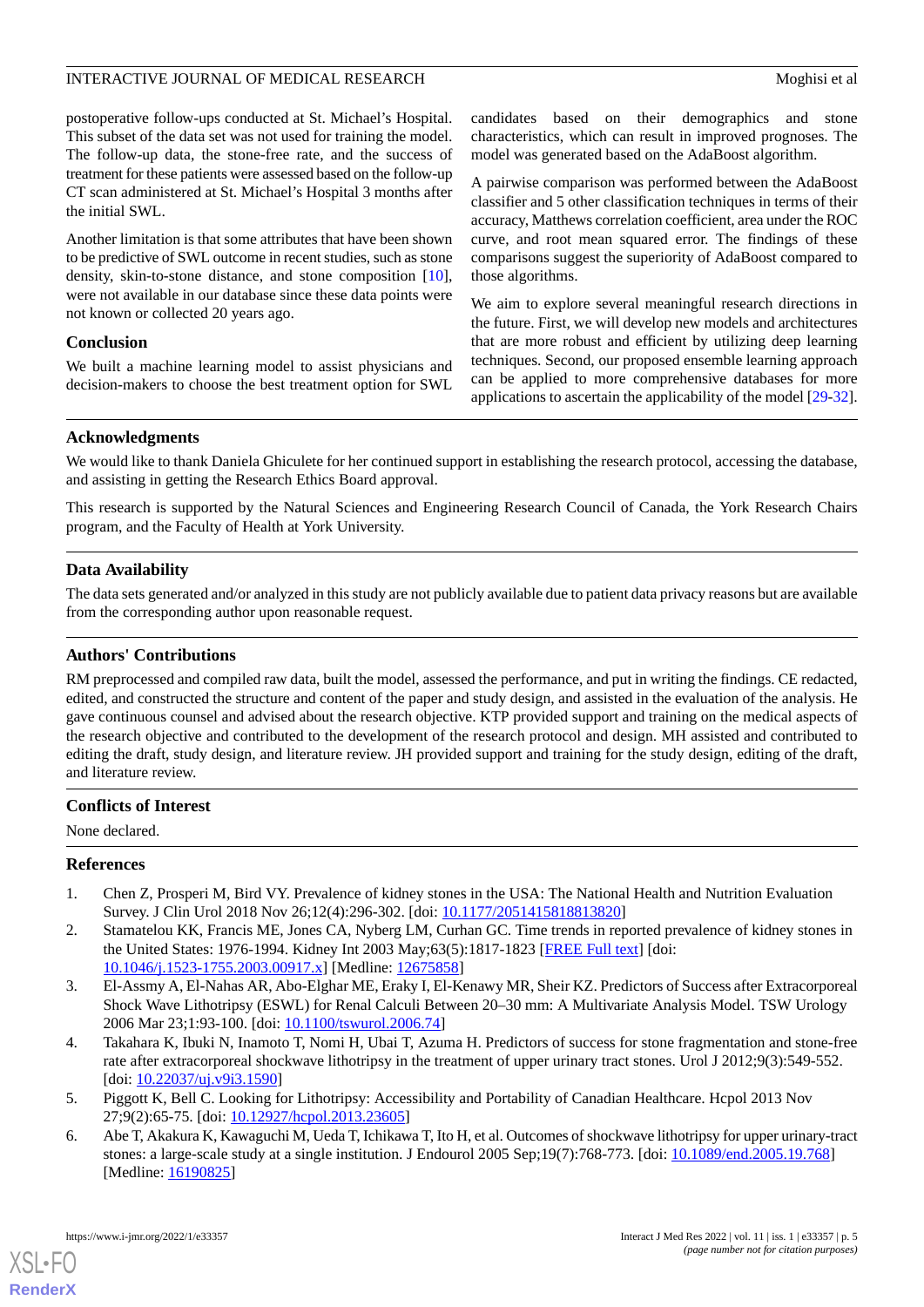## INTERACTIVE JOURNAL OF MEDICAL RESEARCH **EXAMPLE 18** Moghisi et al.

- 7. Park H, Park M, Park T. Two-year experience with ureteral stones: extracorporeal shockwave lithotripsy v ureteroscopic manipulation. J Endourol 1998 Dec;12(6):501-504. [doi: [10.1089/end.1998.12.501](http://dx.doi.org/10.1089/end.1998.12.501)] [Medline: [9895251\]](http://www.ncbi.nlm.nih.gov/entrez/query.fcgi?cmd=Retrieve&db=PubMed&list_uids=9895251&dopt=Abstract)
- <span id="page-5-0"></span>8. Srisubat A, Potisat S, Lojanapiwat B, Setthawong V, Laopaiboon M. Extracorporeal shock wave lithotripsy (ESWL) versus percutaneous nephrolithotomy (PCNL) or retrograde intrarenal surgery (RIRS) for kidney stones. Cochrane Database Syst Rev 2014 Nov 24(11):CD007044. [doi: [10.1002/14651858.CD007044.pub3\]](http://dx.doi.org/10.1002/14651858.CD007044.pub3) [Medline: [25418417\]](http://www.ncbi.nlm.nih.gov/entrez/query.fcgi?cmd=Retrieve&db=PubMed&list_uids=25418417&dopt=Abstract)
- <span id="page-5-1"></span>9. El-Assmy A, El-Nahas AR, Abou-El-Ghar ME, Awad BA, Sheir KZ. Kidney stone size and hounsfield units predict successful shockwave lithotripsy in children. Urology 2013 Apr;81(4):880-884. [doi: [10.1016/j.urology.2012.12.012\]](http://dx.doi.org/10.1016/j.urology.2012.12.012) [Medline: [23395121](http://www.ncbi.nlm.nih.gov/entrez/query.fcgi?cmd=Retrieve&db=PubMed&list_uids=23395121&dopt=Abstract)]
- <span id="page-5-5"></span><span id="page-5-2"></span>10. Gücük A, Uyetürk U. Usefulness of hounsfield unit and density in the assessment and treatment of urinary stones. World J Nephrol 2014 Nov 06;3(4):282-286 [[FREE Full text](https://www.wjgnet.com/2220-6124/full/v3/i4/282.htm)] [doi: [10.5527/wjn.v3.i4.282\]](http://dx.doi.org/10.5527/wjn.v3.i4.282) [Medline: [25374823\]](http://www.ncbi.nlm.nih.gov/entrez/query.fcgi?cmd=Retrieve&db=PubMed&list_uids=25374823&dopt=Abstract)
- <span id="page-5-3"></span>11. Nakasato T, Morita J, Ogawa Y. Evaluation of Hounsfield Units as a predictive factor for the outcome of extracorporeal shock wave lithotripsy and stone composition. Urolithiasis 2015 Feb 20;43(1):69-75. [doi: [10.1007/s00240-014-0712-x](http://dx.doi.org/10.1007/s00240-014-0712-x)] [Medline: [25139151](http://www.ncbi.nlm.nih.gov/entrez/query.fcgi?cmd=Retrieve&db=PubMed&list_uids=25139151&dopt=Abstract)]
- <span id="page-5-4"></span>12. El Morr C, Ali-Hassan H. Analytics in Healthcare: A Practical Introduction. Cham, Switzerland: Springer International Publishing; 2019.
- <span id="page-5-6"></span>13. Imbus JR, Randle RW, Pitt SC, Sippel RS, Schneider DF. Machine learning to identify multigland disease in primary hyperparathyroidism. J Surg Res 2017 Nov;219:173-179 [\[FREE Full text\]](http://europepmc.org/abstract/MED/29078878) [doi: [10.1016/j.jss.2017.05.117](http://dx.doi.org/10.1016/j.jss.2017.05.117)] [Medline: [29078878](http://www.ncbi.nlm.nih.gov/entrez/query.fcgi?cmd=Retrieve&db=PubMed&list_uids=29078878&dopt=Abstract)]
- <span id="page-5-7"></span>14. Bozzini G, Verze P, Arcaniolo D, Dal Piaz O, Buffi NM, Guazzoni G, et al. A prospective randomized comparison among SWL, PCNL and RIRS for lower calyceal stones less than 2 cm: a multicenter experience: A better understanding on the treatment options for lower pole stones. World J Urol 2017 Dec 5;35(12):1967-1975. [doi: [10.1007/s00345-017-2084-7](http://dx.doi.org/10.1007/s00345-017-2084-7)] [Medline: [28875295](http://www.ncbi.nlm.nih.gov/entrez/query.fcgi?cmd=Retrieve&db=PubMed&list_uids=28875295&dopt=Abstract)]
- 15. Fern A, Givan R. Online Ensemble Learning: An Empirical Study. Machine Learning 2003;53:71-109. [doi: [10.1023/A:1025619426553\]](http://dx.doi.org/10.1023/A:1025619426553)
- 16. Freund Y, Schapire R. Experiments with a new boosting algorithm. In: Proceedings of the Thirteenth International Conference on International Conference on Machine Learning. 1996 Presented at: ICML'96; July 3-6; Bari, Italy p. 148-156. [doi: [10.5555/3091696.3091715](http://dx.doi.org/10.5555/3091696.3091715)]
- 17. Friedman J, Hastie T, Tibshirani R. Additive logistic regression: a statistical view of boosting (With discussion and a rejoinder by the authors). Ann Statist 2000 Apr 1;28(2). [doi: [10.1214/aos/1016218223](http://dx.doi.org/10.1214/aos/1016218223)]
- <span id="page-5-9"></span><span id="page-5-8"></span>18. Huang X, Huang Y, Wen M, An A, Liu Y, Poon J. Applying data mining to pseudo-relevance feedback for high performance text retrieval. 2006 Presented at: Sixth International Conference on Data Mining (ICDM'06); Dec 18-22; Hong Kong, China. [doi: [10.1109/icdm.2006.22](http://dx.doi.org/10.1109/icdm.2006.22)]
- <span id="page-5-11"></span><span id="page-5-10"></span>19. Schapire R. Explaining AdaBoost. In: Schölkopf B, Luo Z, Vovk V, editors. Empirical Inference. Cham, Switzerland: Springer Berlin Heidelberg; 2013:37-52.
- 20. Qiu P. The Statistical Evaluation of Medical Tests for Classification and Prediction. J Am Stat Assoc 2005 Jun;100(470):705. [doi: [10.1198/jasa.2005.s19\]](http://dx.doi.org/10.1198/jasa.2005.s19)
- <span id="page-5-12"></span>21. Thornley C. Advances in Information Retrieval. J Doc 2012 Aug 31;68(5). [doi: [10.1108/jd.2012.27868eaa.002](http://dx.doi.org/10.1108/jd.2012.27868eaa.002)]
- <span id="page-5-13"></span>22. Chicco D, Jurman G. The advantages of the Matthews correlation coefficient (MCC) over F1 score and accuracy in binary classification evaluation. BMC Genomics 2020 Jan 02;21(1):6 [\[FREE Full text](https://bmcgenomics.biomedcentral.com/articles/10.1186/s12864-019-6413-7)] [doi: [10.1186/s12864-019-6413-7\]](http://dx.doi.org/10.1186/s12864-019-6413-7) [Medline: [31898477](http://www.ncbi.nlm.nih.gov/entrez/query.fcgi?cmd=Retrieve&db=PubMed&list_uids=31898477&dopt=Abstract)]
- <span id="page-5-15"></span><span id="page-5-14"></span>23. Frank E, Hall M, Holmes G, Kirkby R, Pfahringer B, Witten I. Weka-A Machine Learning Workbench for Data Mining. In: Data Mining and Knowledge Discovery Handbook. Cham, Switzerland: Springer; 2009:1269-1277.
- <span id="page-5-16"></span>24. Drucker H, Cortes C. Boosting Decision Trees. Advances in neural information processing systems. In: Proceedings of the 8th International Conference on Neural Information Processing Systems. 1996 Presented at: NIPS'95; Nov 27-Dec 2; Denver, Colorado p. 479-485.
- <span id="page-5-17"></span>25. Scott AJ, Hosmer DW, Lemeshow S. Applied Logistic Regression. Biometrics 1991 Dec;47(4):1632. [doi: [10.2307/2532419](http://dx.doi.org/10.2307/2532419)]
- <span id="page-5-18"></span>26. El Morr C, editor. Research Perspectives on the Role of Informatics in Health Policy and Management. Hershey, PA: IGI Global; 2014.
- 27. El Morr C. Introduction to Health Informatics: A Canadian Perspective. Toronto, ON: Canadian Scholars'Press; 2018.
- 28. Choo MS, Uhmn S, Kim JK, Han JH, Kim D, Kim J, et al. A Prediction Model Using Machine Learning Algorithm for Assessing Stone-Free Status after Single Session Shock Wave Lithotripsy to Treat Ureteral Stones. J Urol 2018 Dec;200(6):1371-1377. [doi: [10.1016/j.juro.2018.06.077\]](http://dx.doi.org/10.1016/j.juro.2018.06.077) [Medline: [30036513\]](http://www.ncbi.nlm.nih.gov/entrez/query.fcgi?cmd=Retrieve&db=PubMed&list_uids=30036513&dopt=Abstract)
- 29. Huang X, Zhong M, Si L. York University at TREC 2005: Genomics Track. 2005. URL: [https://trec.nist.gov/pubs/trec14/](https://trec.nist.gov/pubs/trec14/papers/yorku-huang2.geo.pdf) [papers/yorku-huang2.geo.pdf](https://trec.nist.gov/pubs/trec14/papers/yorku-huang2.geo.pdf) [accessed 2022-03-11]
- 30. Liu Y, An A, Huang X, editors. Boosting Prediction Accuracy on Imbalanced Datasets with SVM Ensembles. In: Advances in Knowledge Discovery and Data Mining. Berlin, Heidelberg: Springer; 2006.
- 31. Liu Y, Huang X, An A, Yu X. ARSA: a sentiment-aware model for predicting sales performance using blogs. In: Proceedings of the 30th annual international ACM SIGIR conference on Research and development in information retrieval. 2007 Presented at: SIGIR '07; July 23-27; Amsterdam, The Netherlands p. 607-614. [doi: [10.1145/1277741.1277845\]](http://dx.doi.org/10.1145/1277741.1277845)

[XSL](http://www.w3.org/Style/XSL)•FO **[RenderX](http://www.renderx.com/)**